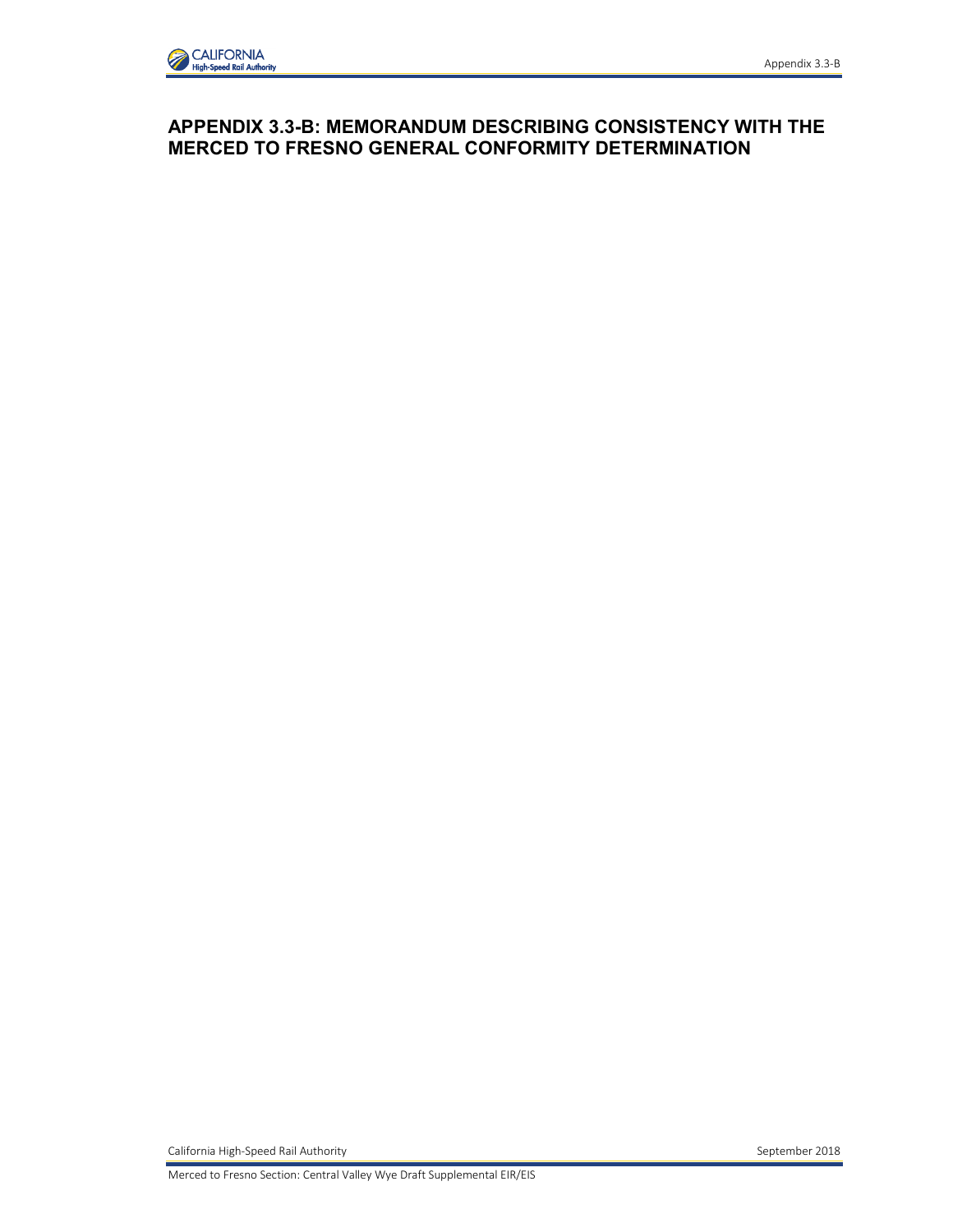

# **CALIFORNIA High-Speed Rail Authority**

# **Memorandum**

| <b>DATE:</b>    | 1/4/2017                                                                                     |
|-----------------|----------------------------------------------------------------------------------------------|
| TO:             | Stephanie Perez-Arrieta, Chris Van Nostrand, Kathryn Johnson (FRA)                           |
| <b>FROM:</b>    | Alice Lovegrove, Edward Tadross (HSR)                                                        |
| CC:             | Mark McLoughlin, Lisa Nungesser, Kitty Barkley, Karin Lilienbecker (HSR)                     |
| <b>SUBJECT:</b> | General Conformity Determination for Merced to Fresno Project Section: Central Valley<br>Wye |
|                 |                                                                                              |

#### **Introduction**

The emissions associated with the construction of the Merced to Fresno section of the HST project were analyzed in the Merced to Fresno Section: Final General Conformity Determination (GCD) (Authority and FRA 2012). The purpose of this memo is to discuss changes to the project since issuance of the GCD, resulting changes in construction emission estimates due to these changes, as well as the current project's consistency within the framework of the approved GCD.

### **Merced to Fresno Final EIR/EIS**

The California High-Speed Rail Authority (Authority) prepared the Final Environmental Impact Report/Environmental Impact Statement (Final EIR/EIS) for the Merced to Fresno section of the High-Speed Train (HST) project. The Authority's Board of Directors certified the Final EIR/EIS under CEQA on May 3, 2012, and the Federal Railroad Administration (FRA) issued a Record of Decision (ROD) under NEPA on September 18, 2012.

The project, as approved in the Final EIR/EIS, evaluated three HST north-south alignment alternatives: the UPRR/SR 99 Alternative, the BNSF Alternative, and the Hybrid Alternative (the Hybrid Alternative is a combination of the UPRR/SR 99 Alternative and the BNSF Alternative). Each of these alternatives would extend between and include the proposed Downtown Merced Station and the Downtown Fresno Station, an approximate 65-mile long corridor.

Each of these three alternatives included two different east-west design options, the Ave 24 Wye and the Ave 21 Wye, resulting in a total of six different alternative design options

# **Merced to Fresno Final GCD**

The Merced to Fresno Section: Final GCD (Authority and FRA 2012) evaluated the annual construction emissions associated with the Hybrid Alternative, which was identified as the Preferred Alternative. Furthermore, the Preferred Alternative with the Avenue 21 Wye option was presented in the GCD, because that option had the highest estimated emissions. The annual construction emissions were compared with the general conformity applicability threshold values (**Table 1**).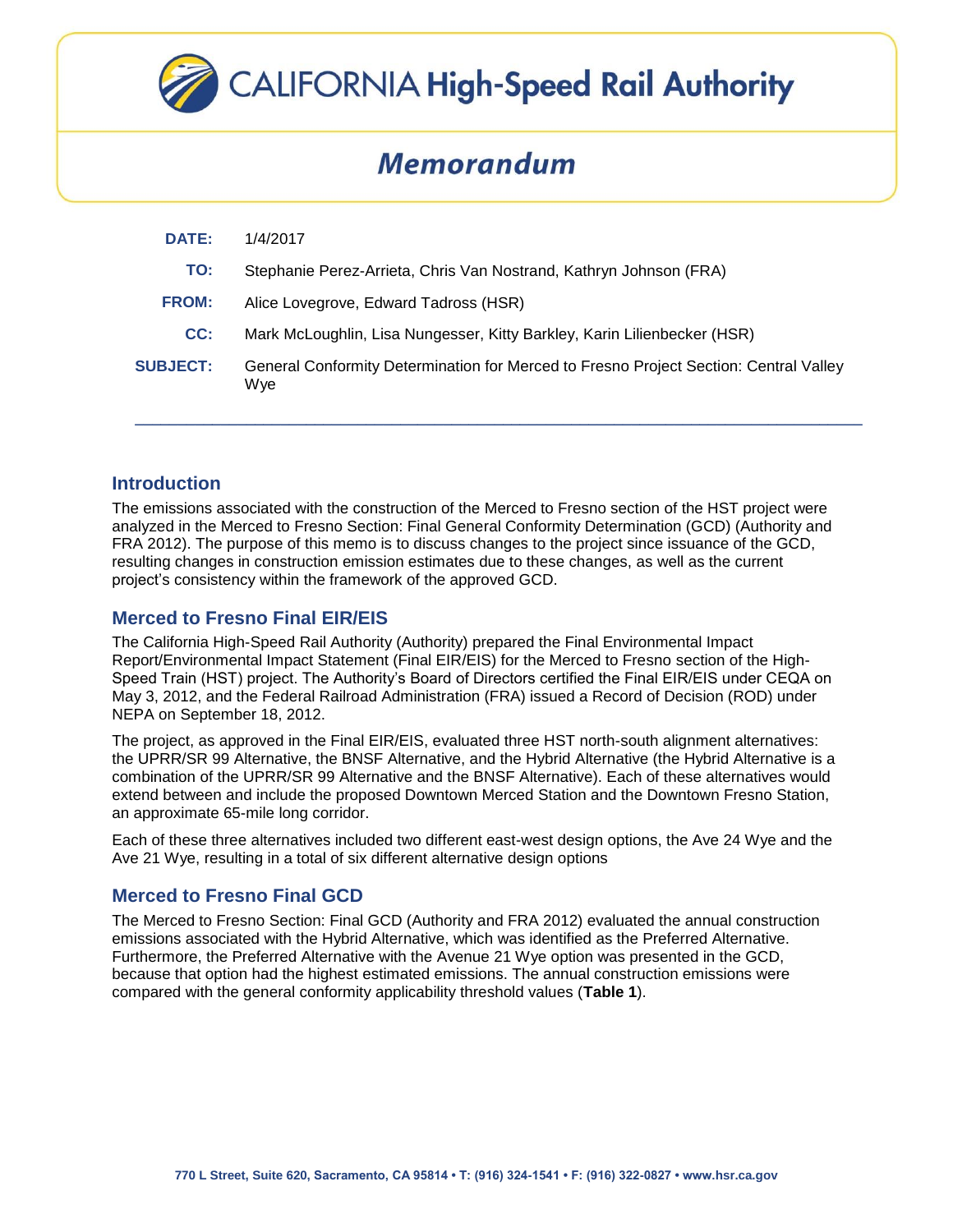|                  | <b>Emissions (Tons/Year)</b> |        |        |        |       |       |       |       |       | <b>Conformity</b> |                                                          |
|------------------|------------------------------|--------|--------|--------|-------|-------|-------|-------|-------|-------------------|----------------------------------------------------------|
| <b>Pollutant</b> | 2013                         | 2014   | 2015   | 2016   | 2017  | 2018  | 2019  | 2020  | 2021  | 2022              | <b>Applicability</b><br><b>Thresholds</b><br>(tons/year) |
| NO <sub>x</sub>  | 39.85                        | 128.76 | 109.51 | 114.52 | 32.02 | 13.34 | 49.35 | 15.14 | 7.36  | 3.96              | 10                                                       |
| <b>VOCs</b>      | 2.97                         | 12.14  | 11.07  | 8.33   | 2.42  | 1.73  | 10.83 | 1.81  | 1.01  | 4.90              | 10                                                       |
| $PM_{2.5}$ *     | 1.71                         | 6.33   | 5.84   | 4.29   | 1.72  | 0.57  | 2.94  | 0.97  | 0.46  | 1.98              | 100                                                      |
| CO               | 14.11                        | 52.45  | 49.24  | 31.51  | 11.40 | 7.65  | 32.42 | 18.41 | 11.58 | 2.51              | 100                                                      |

#### **Table 1 Total Annual Construction-phase Emissions Merced to Fresno Section: Final GCD (2012)**

Note: **Bold** values exceed applicability thresholds

\* Includes sulfur dioxide emission rates as a partial precursor to PM<sub>2.5</sub> (i.e., it was conservatively assumed that 100% of SO<sub>2</sub> emissions becomes PM2.5)

As shown in Table 1, construction-phase emissions, compared to the General Conformity applicability rates, were as follows:

- Annual estimated NOx emissions were greater than the applicability rate of 10 tons per year in years 2013 through 2020;
- Annual estimated VOC emissions were greater than the applicability rate of 10 tons per year in years 2014, 2015, and 2019; and
- Annual estimated PM2.5 and CO emissions were less than the applicability rate of 100 tons per year in all years.

As such, a General Conformity Determination was required for the project for NOx and VOCs for the years indicated. This determination, which was published coincident with the Record of Decision (ROD) for the Project, included a commitment from the FRA/Authority to reduce all NOx and VOC emissions through emissions offsets using a Voluntary Emissions Reduction Agreement (VERA) with the San Joaquin Valley Air Pollution Control District (SJVAPCD, explained below.

# **Voluntary Emissions Reduction Agreement (VERA)**

To support the General Conformity compliance determination, the FRA demonstrated in the GCD that the emissions of NOx and VOCs (a precursor to  $O_3$ ) caused by the construction of the proposed Project would not result in an increase in regional NOx and VOC emissions. This was achieved by off-setting the NOx and VOC emissions generated by the construction of the Project through a Voluntary Emissions Reduction Agreement (VERA) between the Authority, the project proponent, and the San Joaquin Valley Air Pollution Control District (SJVAPCD). The requirement for the VERA was imposed on the project through the following mitigation measure from the Final EIR/EIS:

**AQ-MM#4**: Offset Project Construction Emissions through a SJVAPCD Voluntary Emission Reduction Agreement (VERA). The Authority and SJVAPCD will enter into a contractual agreement to mitigate the project's emissions by providing funds for the district's Emission Reduction Incentive Program to fund grants for projects that achieve emission reductions, thus offsetting project-related impacts on air quality. The project will commit to reduce construction emissions for NOx and VOC through the VERA program.

A VERA is a mitigation measure by which the project proponent (the Authority, in this case, in partnership with the FRA) provides pound-for-pound offsets of emissions that exceed General Conformity thresholds through a process that develops, funds, and implements emissions reduction projects, with the SJVAPCD serving role of administrator of the emissions reduction projects and verifier of the successful mitigation effort.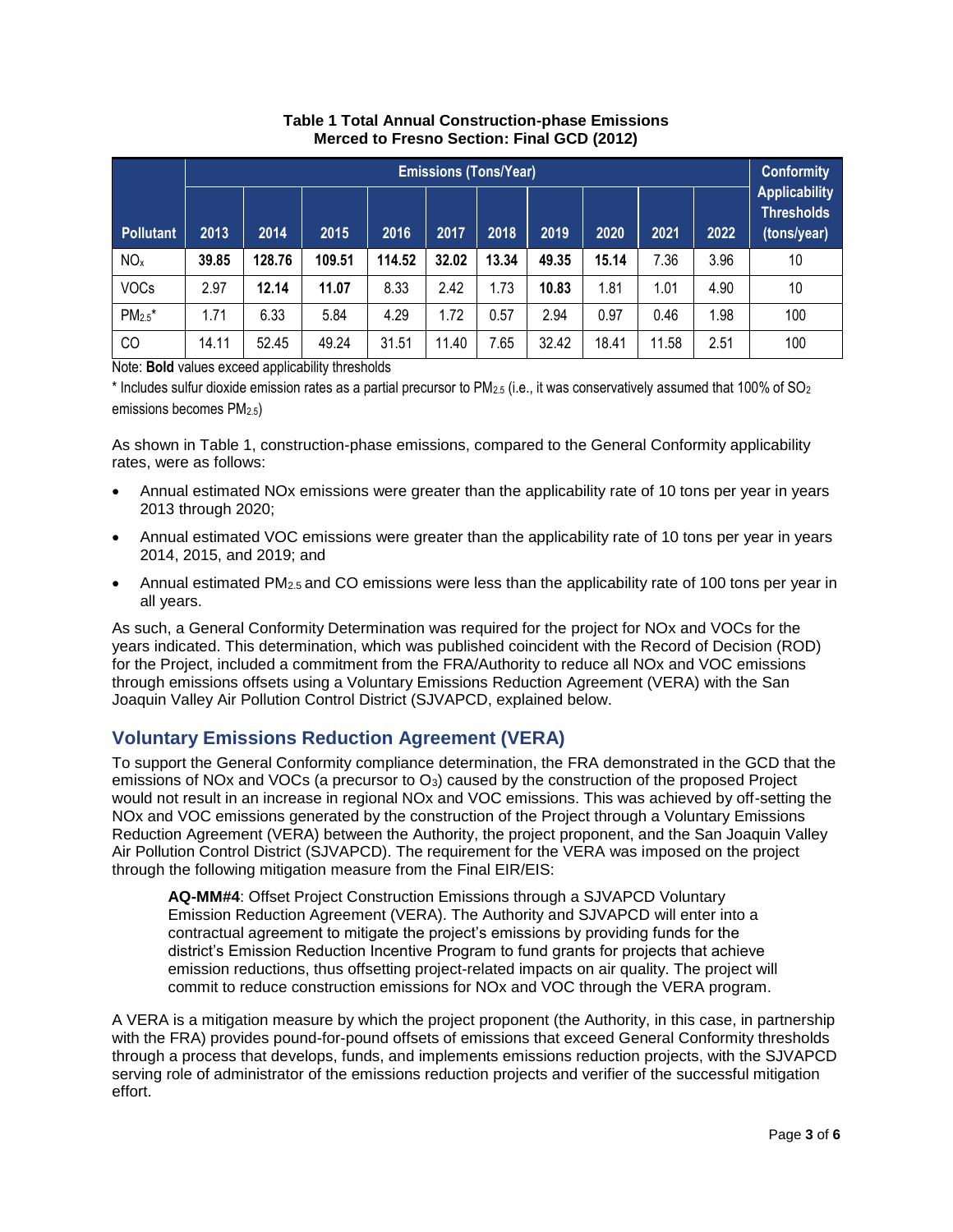In June 2014 the SJVAPCD and the Authority entered into a Memorandum of Understanding to establish the process to fully mitigate (by offsetting to net zero) emissions from construction of the HST San Joaquin Valley District Portion, through Voluntary Emission Reduction Agreements (VERA). As such, the Authority and the SJVAPCD entered into a contract to mitigate the project's emissions (NOx and VOCs, in this case) by providing funds for the SJVAPCD's Emission Reduction Incentive Program to fund grants for projects that achieve emission reductions, thus offsetting project-related impacts on air quality.

As part of the VERA agreements signed to date (including numbers HSR14-12 and HSR14-74 for Construction Package 1A, 1B and 1C) between the Authority and the District, the Authority must submit to the District a Construction Emission Report every three months. This report contains the calculated criteria pollutant emission burdens based on actual construction reporting information. In addition, the report contains the emissions calculations, associated assumptions, methodologies, and equipment information collected during the three month period. This final mitigation, in the form of emissions offsets, is based on the actual emissions in these reports.

Since construction commenced in 2014, the SJVAPCD has offset all construction emissions of NOx and VOCs, mainly by replacing old farm equipment (tractors) with new, cleaner, more efficient tractors. The SJVAPCD has verified, through quarterly reports, that the actual emission reductions have been achieved. As such, the District has certified to the Authority that these offsets have been achieved.

# **Central Valley Wye (CVY) Supplemental EIR/EIS**

Since issuance of the Merced to Fresno Final EIR/EIS, several changes in alignments in the vicinity of the Central Valley Wye have prompted the development of a supplemental environmental document.

Four HST alignment alternatives are currently proposed for the Central Valley Wye Section of the HST System: the SR 152 (North) to Road 13 Wye Alternative, SR 152 (North) to Road 19 Wye Alternative, the Avenue 21 to Road 13 Wye Alternative, and the SR 152 (North) to Road 11 Wye Alternative. Each of these alignment alternatives contain additional miles of track as compared to the Merced to Fresno Final EIR/EIS analyzed, as the current study area extends approximately 13 miles further west to Carlucci Road. In addition, there have been changes to the construction schedule, quantities, and emissions estimation methodologies since issuance of the Merced to Fresno Final EIR/EIS.

As such, the annual construction emissions presented in the Merced to Fresno GCD have been revised to reflect these changes. The Avenue 21 to Road 13 alternative, which shows the highest emissions of ROG and NOx, has been presented for this analysis. Emissions from regional building demolition and construction of the at-grade rail segments, elevated rail segments, retained-fill rail segments, and traction power substations were calculated using emission factors from CARB's OFFROAD 2011 and 2007 models. Mobile source emission burdens from worker trips and truck trips were calculated using VMT estimates and appropriate emission factors from EMFAC2014. Fugitive dust emissions from dirt and aggregate handling were calculated using emission factors derived from equations from USEPA's AP-42.

The revised emissions are based upon the emission estimates for the Central Valley Wye, as presented in the Draft Central Valley Wye Supplemental EIR/EIS. The additional emissions for the Merced to Fresno portions of the project, outside of the Central Valley Wye (north of Ranch Road and south of Avenue 19) were calculated as follows:

- Additional Rail Mile Construction: the emissions from the construction of additional rail miles for the Merced to Fresno Section (including hauling) were calculated by track mile, based upon the emissions estimates of the Central Valley Wye. The additional track associated with the Merced to Fresno Section includes 7.7 miles of additional track from Ranch Road north to Merced, and 26.1 miles of additional track from Avenue 19 south to Fresno. Since the portion of the project south of Avenue 19 is currently under construction, those emissions were distributed across the years 2014 to 2018. Since the portion of the project north of Ranch Road will be constructed at a later date, those emissions were distributed over the years 2023 and 2024.
- Merced Station: the emissions of the Merced Station were based upon station emissions calculated in the Fresno to Bakersfield Section: Final General Conformity Determination (Authority and FRA 2014), which used the same construction emission calculation methodologies as the Central Valley Wye analysis. Since the Fresno station was already included in the Fresno to Bakersfield Section: Final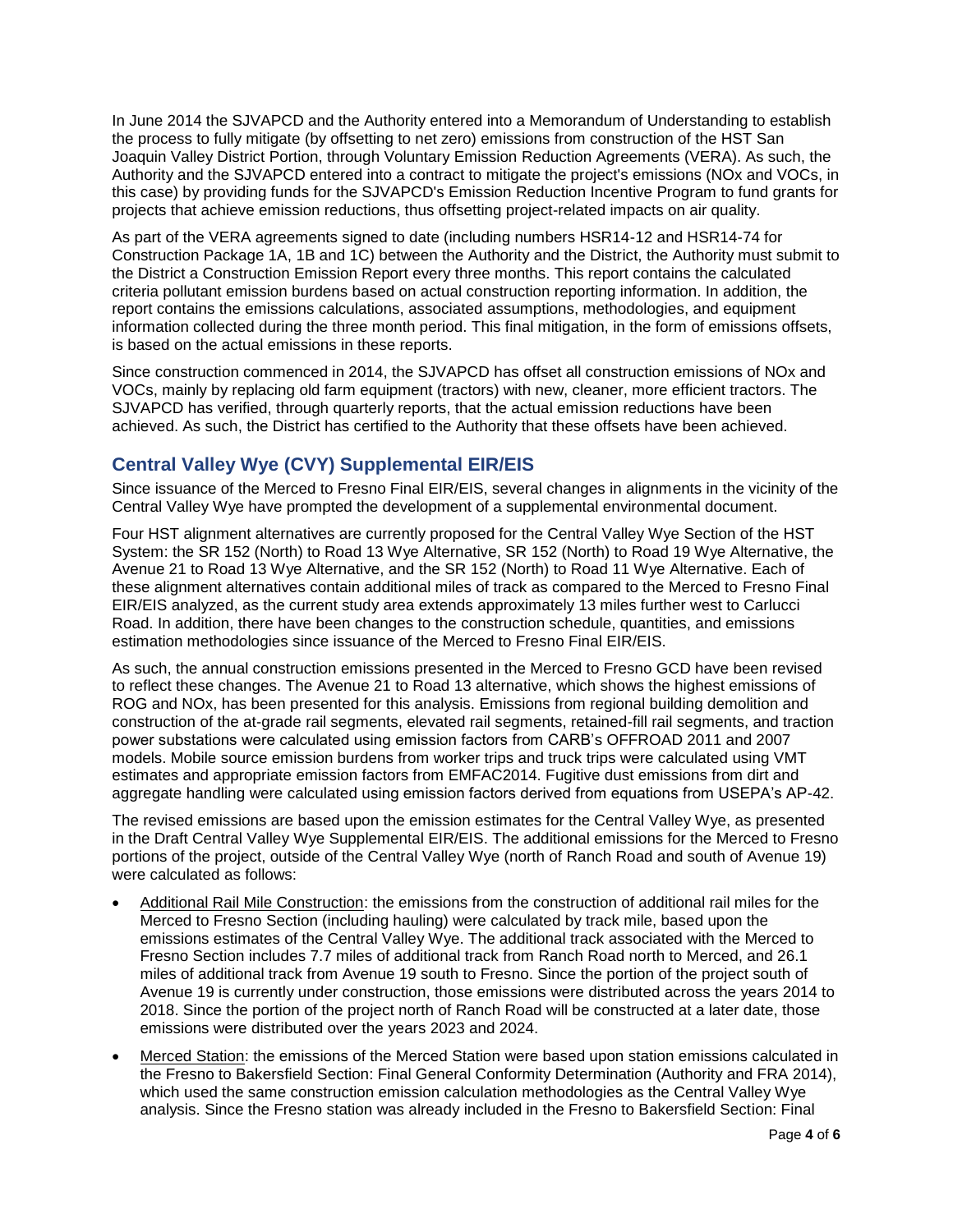General Conformity Determination, it has not been included in this analysis. The emissions for the Merced station were distributed across the years 2019 to 2023.

 VERA emissions: those emissions which have already been offset under the VERA agreement with the SJVAPCD since the start of construction in mid-2014 have been subtracted from the overall emissions estimates in the years 2014, 2015 and 2016.

**Table 2** presents the revised emissions estimates, representing the Merced to Fresno portion of the project in conjunction with the current Central Valley Wye portion of the project. As shown in **Table 2**, construction-phase emissions, compared to the General Conformity applicability rates, are as follows:

- Annual estimated NOx emissions are greater than the applicability rate of 10 tons per year in years 2019 through 2022;
- Annual estimated VOC emissions are greater than the applicability rate of 10 tons per year in the year 2020; and
- Annual estimated CO,  $PM_{10}$  and  $PM_{2.5}$  emissions are less than the applicability rate of 100 tons per year in all years.

|                  | <b>Emissions (Tons/Year)</b> |      |      |       |        |        |        |        |       |       | <b>Conformity</b> |                                                   |
|------------------|------------------------------|------|------|-------|--------|--------|--------|--------|-------|-------|-------------------|---------------------------------------------------|
| <b>Pollutant</b> | 2014                         | 2015 | 2016 | 2017  | 2018   | 2019   | 2020   | 2021   | 2022  | 2023  | 2024              | <b>Applicability</b><br>Thresholds<br>(tons/year) |
| NO <sub>x</sub>  | 0.64                         | 1.79 | 9.72 | 90.68 | 102.83 | 118.85 | 173.75 | 102.97 | 26.16 | 30.52 | 26.17             | 10                                                |
| <b>VOCs</b>      | 0.11                         | 0.25 | 0.66 | 5.29  | 6.31   | 7.15   | 10.99  | 6.05   | 1.81  | 1.90  | 1.70              | 10                                                |
| $PM_{10}$        | 0.07                         | 0.16 | 0.44 | 14.80 | 15.48  | 22.80  | 28.76  | 13.62  | 1.35  | 4.64  | 4.46              | 100                                               |
| $PM_{2.5}$ *     | 0.00                         | 0.00 | 0.00 | 4.41  | 4.41   | 5.19   | 7.46   | 4.43   | 0.99  | 1.32  | 1.20              | 100                                               |
| CO<br>(Fresno)** | 0.00                         | 0.00 | 0.00 | 7.19  | 7.19   | 7.83   | 12.90  | 6.92   | 1.87  | 2.17  | 1.99              | 100                                               |

#### **Table 2 Total Annual Construction-phase Emissions** *Merced to Fresno with Central Valley Wye*

Note: **Bold** values exceed applicability thresholds

\* Includes sulfur dioxide emission rates as a partial precursor to PM<sub>2.5</sub> (i.e., it was conservatively assumed that 100% of SO<sub>2</sub> emissions becomes PM2.5)

\*\* Fresno urbanized maintenance area only

# **Conclusion**

Upon comparing the emissions estimates of the revised project, with the current Central Valley Wye alignments, as opposed to those presented in the Merced to Fresno GCD, the following holds true for both analyses:

- Annual estimated NOx emissions are greater than the applicability rate of 10 tons per year in several construction years;
- Annual estimated VOC emissions are greater than the applicability rate of 10 tons per in several construction years; and
- Annual estimated CO, PM<sub>10</sub> and PM<sub>2.5</sub> emissions are less than the applicability rate of 100 tons per year in all construction years.

As such, the approved GCD for the Merced to Fresno Project Section covers all pollutants which have been estimated. Regardless of the years in which the emissions of NOx and VOCs may exceed applicability rates, the GCD included a commitment from the FRA/Authority to reduce all NOx and VOC emissions through emissions offsets using a Voluntary Emissions Reduction Agreement (VERA) with the San Joaquin Valley Air Pollution Control District (SJVAPCD). Furthermore, since the commencement of